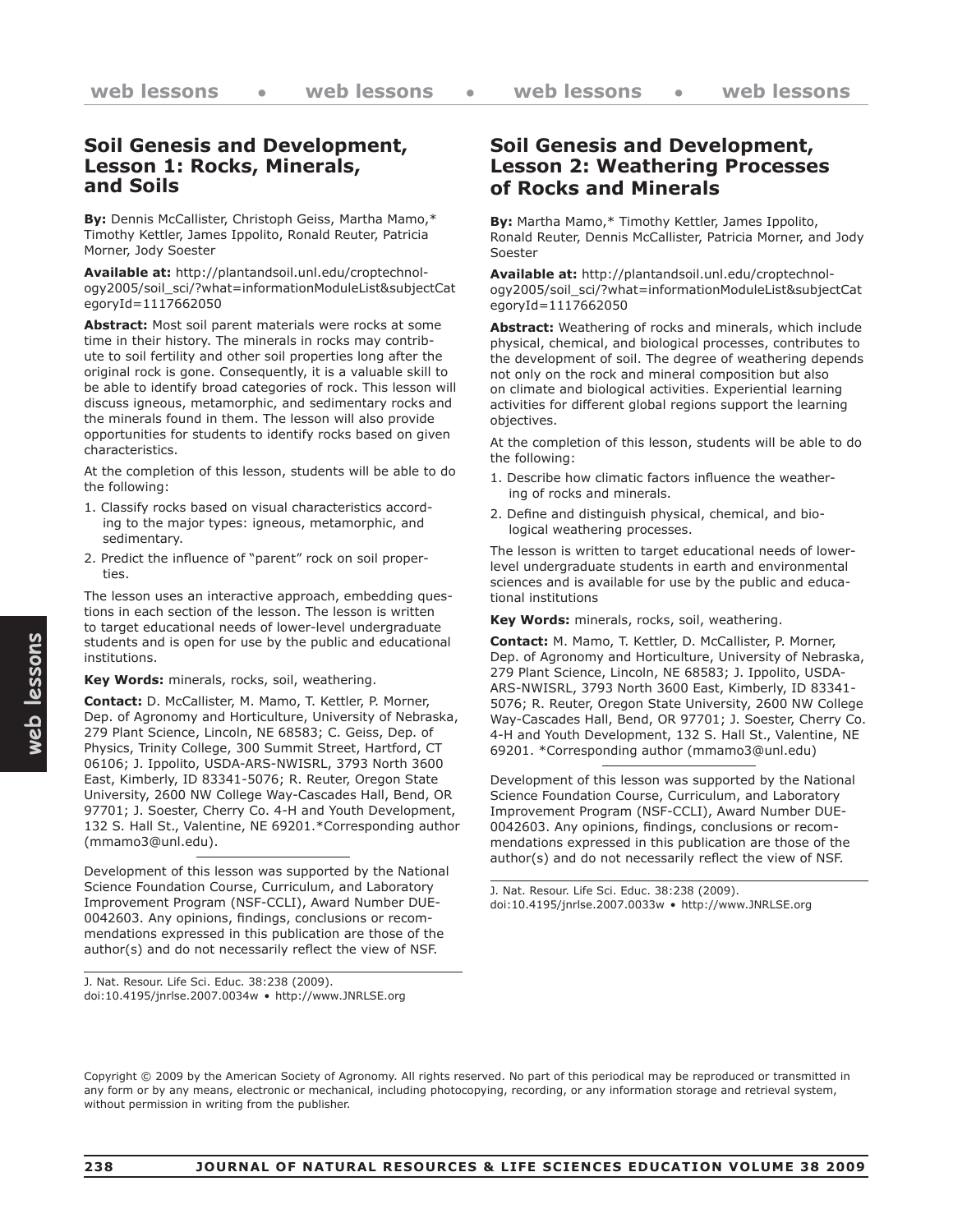## **Soil Genesis and Development, Lesson 3: Soil Forming Factors**

**By:** James Ippolito, Martha Mamo,\* Timothy Kettler, Ronald Reuter, Dennis McCallister, Patricia Morner, and Jody Soester

**Available at:** http://plantandsoil.unl.edu/croptechnology2005/soil\_sci/?what=informationModuleList&subjectCat egoryId=1117662050

**Abstract:** This lesson explores the five major factors of soil formation—(1) climate, (2) organisms, (3) time, (4) topography, and (5) parent material—and their influence in forming soil. The distinction between active and passive factors, moisture and temperature regimes, organism and topographic influences, and parent material sources are described.

At the completion of this lesson, students will be able to do the following:

- 1. Identify the five factors of soil formation.
- 2. Explain the effects of each of the factors on soil formation.
- 3. Explain how types of parent material differ in terms of mode of deposition and degree of sorting.

The lesson is written to target educational needs of lowerlevel undergraduate students and is available for use by the public and educational institutions.

**Key Words:** climate, parent material, soil formation, topography, vegetation, weathering.

**Contact:** J. Ippolito, USDA-ARS-NWISRL, 3793 North 3600 East, Kimberly, ID 83341-5076; M. Mamo, T. Kettler, D. McCallister, P. Morner, Dep. of Agronomy and Horticulture, University of Nebraska, 279 Plant Science, Lincoln, NE 68583; R. Reuter, Oregon State University, 2600 NW College Way-Cascades Hall, Bend, OR 97701; Jody Soester, Cherry Co. 4-H and Youth Development, 132 S. Hall St., Valentine, NE 69201. \*Corresponding author (mmamo3@ unl.edu).

Development of this lesson was supported by the National Science Foundation Course, Curriculum, and Laboratory Improvement Program (NSF-CCLI), Award Number DUE-042603. Any opinions, findings, conclusions or recommendations expressed in this publication are those of the author(s) and do not necessarily reflect the view of NSF.

J. Nat. Resour. Life Sci. Educ. 38:239 (2009). doi:10.4195/jnrlse.2007.0035w • http://www.JNRLSE.org

#### **Soil Genesis and Development, Lesson 4: Soil Profile Development**

**By:** Ronald Reuter, Martha Mamo,\* Timothy Kettler, James Ippolito, Dennis McCallister, Patricia Morner, and Jody Soester

**Available at:** http://plantandsoil.unl.edu/croptechnology2005/soil\_sci/?what=informationModuleList&subjectCat egoryId=1117662050

**Abstract:** The processes occurring over time in a soil are reflected in vertical and lateral physical and chemical characteristics of that soil. The four soil forming processes, in conjunction with the five factors of soil formation, organize parent material into a soil profile that consists of soil horizons. These processes can occur over millennia; however, they can also be influenced by short-term variables such as human use. Understanding the processes enables interpretation of the natural history of a soil and provides a starting point to evaluate how future changes will affect the soil resource. Combining landscape history with knowledge of principles of soil profile development allows for more precise and effective land use planning, from residential development to precision agricultural practices.

At the completion of this lesson, students will be able to do the following:

- 1. Describe the four major soil forming processes.
- 2. Describe how these four processes redistribute soil materials in vertical and horizontal dimensions.
- 3. Explain which soil processes are dominant in each soil horizon.
- 4. Develop a profile horizon sequence based on given soil properties and a set of soil forming factors
- 5. Describe the general soil forming processes based on the soil forming factors that led to the development of a given soil profile.

The lesson is written to target educational needs of lowerlevel undergraduate students and is open for use by the public and educational institutions.

**Key Words:** horizon, soil formation, soil processes, soil profile, weathering.

**Contact:** R. Reuter, Oregon State University, 2600 NW College Way-Cascades Hall, Bend, OR 97701; M. Mamo, T. Kettler, D. McCallister, P. Morner, Dep. of Agronomy and Horticulture, University of Nebraska, 279 Plant Science, Lincoln, NE 68583; J. Ippolito, USDA-ARS-NWISRL, 3793 North 3600 East, Kimberly, ID 83341-5076; Jody Soester, Cherry Co. 4-H and Youth Development, 132 S. Hall St., Valentine, NE 69201. \*Corresponding author (mmamo3@unl.edu).

Development of this lesson was supported by the National Science Foundation Course, Curriculum, and Laboratory Improvement Program (NSF-CCLI), Award Number DUE-042603. Any opinions, findings, conclusions or recommendations expressed in this publication are those of the author(s) and do not necessarily reflect the view of NSF.

J. Nat. Resour. Life Sci. Educ. 38:239 (2009). doi:10.4195/jnrlse.2007.0032w • http://www.JNRLSE.org